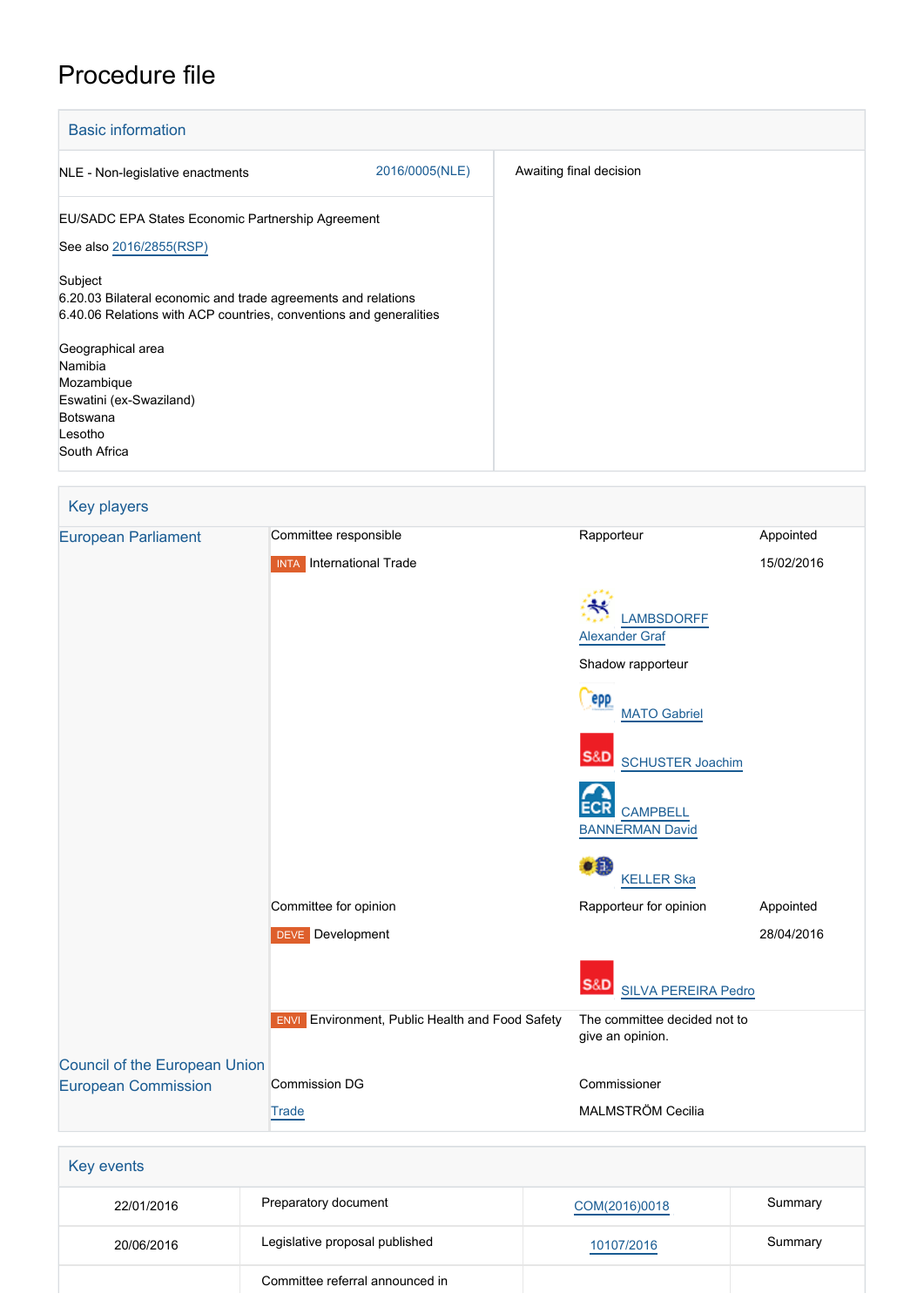| 07/07/2016 | Parliament                                                         |              |         |
|------------|--------------------------------------------------------------------|--------------|---------|
| 14/07/2016 | Vote in committee                                                  |              |         |
| 19/07/2016 | Committee report tabled for plenary, 1st<br>reading/single reading | A8-0242/2016 | Summary |
| 13/09/2016 | Debate in Parliament                                               |              |         |
| 14/09/2016 | Results of vote in Parliament                                      |              |         |
| 14/09/2016 | Decision by Parliament                                             | T8-0342/2016 | Summary |

#### Technical information

| Procedure reference        | 2016/0005(NLE)                                                                                                                                                                                            |
|----------------------------|-----------------------------------------------------------------------------------------------------------------------------------------------------------------------------------------------------------|
| Procedure type             | NLE - Non-legislative enactments                                                                                                                                                                          |
| Procedure subtype          | Consent by Parliament                                                                                                                                                                                     |
|                            | See also 2016/2855(RSP)                                                                                                                                                                                   |
| Legal basis                | Treaty on the Functioning of the EU TFEU 209-p2; Treaty on the Functioning<br>of the EU TFEU 207-p4; Treaty on the Functioning of the EU TFEU 218-p6a;<br>Treaty on the Functioning of the EU TFEU 207-p3 |
| Stage reached in procedure | Awaiting final decision                                                                                                                                                                                   |
| Committee dossier          | INTA/8/05596                                                                                                                                                                                              |

### Documentation gateway

| Document attached to the procedure                                 | COM(2016)0008 | 22/01/2016 | EC.        |         |
|--------------------------------------------------------------------|---------------|------------|------------|---------|
| Preparatory document                                               | COM(2016)0018 | 22/01/2016 | EC.        | Summary |
| Document attached to the procedure                                 | 05730/2016    | 23/05/2016 | <b>CSL</b> |         |
| Committee draft report                                             | PE583.875     | 31/05/2016 | EP         |         |
| Legislative proposal                                               | 10107/2016    | 20/06/2016 | <b>CSL</b> | Summary |
| Amendments tabled in committee                                     | PE585.472     | 22/06/2016 | EP         |         |
| Committee opinion<br><b>DEVE</b>                                   | PE580.693     | 12/07/2016 | EP         |         |
| Committee report tabled for plenary, 1st<br>reading/single reading | A8-0242/2016  | 19/07/2016 | EP         | Summary |
| Text adopted by Parliament, 1st<br>reading/single reading          | T8-0342/2016  | 14/09/2016 | EP         | Summary |

# Additional information Research document [Briefing](http://www.europarl.europa.eu/thinktank/en/document.html?reference=EPRS_BRI(2016)586661)

## EU/SADC EPA States Economic Partnership Agreement

PURPOSE: to conclude the Economic Partnership Agreement between the European Union and its Member States, of the one part, and the SADC EPA States, of the other part.

PROPOSED ACT: Council Decision.

ROLE OF THE EUROPEAN PARLIAMENT: Council may adopt the act only if Parliament has given its consent to the act.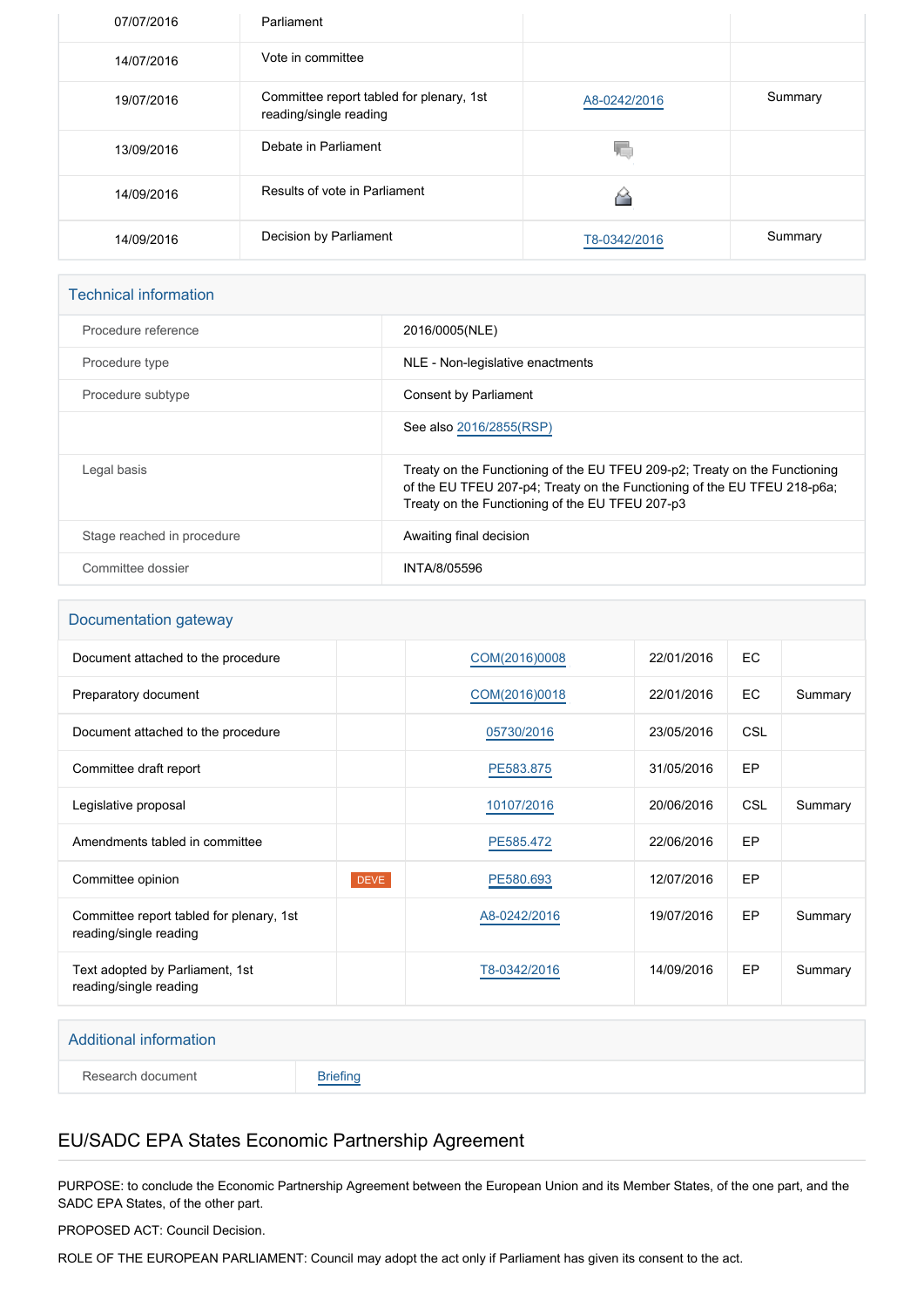BACKGROUND: on 12 June 2002, the Council authorised the Commission to open negotiations for Economic Partnership Agreements with the African, Caribbean and Pacific Group of States.

The negotiations have been concluded and the Economic Partnership Agreement between the European Union and its Member States, of the one part, and the SADC EPA States (comprising Botswana, Lesotho, Mozambique, Namibia, Swaziland (BLMNS) and South Africa).

The negotiations were completed at the level of the Chief Negotiators on 15 July 2014 in Pretoria. The Agreement was initialled on 15 July 2014 in Pretoria.

It should be noted that:

- Botswana, Namibia and Swaziland currently benefit from preferential market access to the EU under the arrangements laid down in the Market Access Regulation (MAR) ;
- Lesotho and Mozambique currently benefit from the arrangements under the 'Everything But Arms' initiative, since they are classified among the Least Developed Countries (LDCs);
- trade between the EU and South Africa is currently governed by the Trade, Development and Cooperation Agreement (TDCA).

The SADC EPA will provide a uniform access regime for the BLMNS countries. For South Africa, the SADC EPA will replace the relevant provisions of Titles II and III of the TDCA, dealing respectively with trade and trade related issues.

It is now necessary to conclude this Agreement on behalf of the European Union.

CONTENT: with this proposal, the Council is called upon to adopt a Decision to approve, on behalf of the European Union and its Member States, the Economic Partnership Agreement between the European Union and its Member States, of the one part, and the SADC EPA States, of the other part.

Scope and purpose of the Agreement: the Agreement contains provisions on:

- cooperation.
- trade in goods,
- trade and sustainable development,
- customs and trade facilitation.
- technical barriers to trade,
- sanitary and phytosanitary measures,
- dispute settlement,
- $\bullet$ geographical indications,
- rules of origin.

The Agreement also contains rendez-vous clauses on trade in services and investment, competition policy, intellectual property rights, and public procurement.

Trade provisions: the SADC EPA is a development-oriented trade agreement. It offers asymmetric market access to the SADC EPA States, which allows them to shield sensitive sectors from liberalisation; it provides a large number of safeguards and a clause for infant industry protection; it contains provisions on the rules of origin that facilitate exports; and it eliminates the use of export subsidies in trade between the Parties.

The EPA guarantees duty-free, quota-free access to the EU market for Botswana, Lesotho, Mozambique, Namibia, and Swaziland, with the exception of arms and ammunition.

South Africa will benefit from new market access additional to the TDCA, that currently governs its trade relations with the EU. The EU will obtain meaningful new market access into the Southern African Customs Union (SACU) and will have the security of a bilateral agreement with Mozambique, one of the LDCs in the region.

The EPA is designed to be compatible with the operation of SACU, in particular by fully harmonising SACU's import trade regime. SACU presents a single external schedule of tariffs and quota arrangements applied to imports from the EU.

The SADC EPA also contains a chapter on Trade and Sustainable Development that links the trade agreement to EU objectives in the field of labour, environment, and climate change.

Institutional provisions and monitoring: the Parties undertake to continuously monitor the operation and impact of this Agreement.

The institutional provisions establish a Joint Council at Ministerial level to be responsible for the operation and implementation of the Agreement and to monitor the fulfilment of its objectives. The Joint Council shall be assisted by a Trade and Development Committee.

Furthermore, the Agreement:

- establishes a Special Committee on Geographical Indications and Trade in Wines and Spirits with the purpose of monitoring the development of the Protocol on GIs and trade in wines and spirits;
- **establishes a Special Committee on Customs and Trade Facilitation that will monitor the implementation and operation of the chapter** on Customs and Trade Facilitation and the Protocol on rules of origin;
- contains a provision that allows each Party to request consultations regarding any matter under the Trade and Sustainable Development chapter. Dialogue and cooperation may include other relevant authorities and stakeholders.

BUDGETARY IMPLICATIONS: the proposal is without budgetary implications on Union expenditure but will have a budgetary impact on the revenue side. Thus, foregone duty is estimated to amount to EUR 33.3 million upon full implementation of the Agreement after ten years. This estimate is based on the average volume of imports over the period 2012-2014. With the exception of a number of products imported from South Africa, imports from the SADC EPA Group already enter the European Union duty free.

## EU/SADC EPA States Economic Partnership Agreement